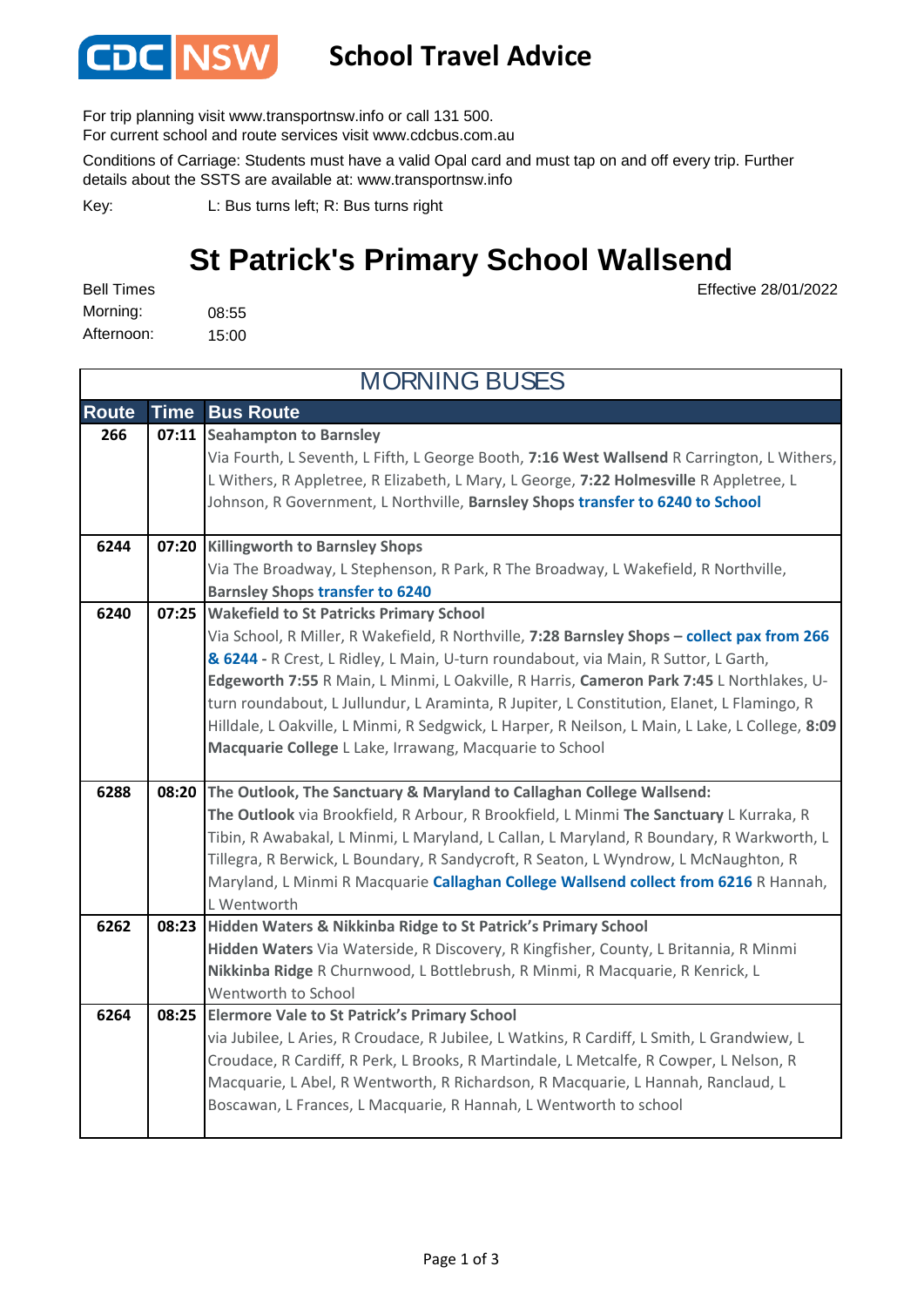## **CDC NSW** School Travel Advice

| Route | <b>Time Bus Route</b>                                                                       |
|-------|---------------------------------------------------------------------------------------------|
| 6250  | 08:30 Elermore Vale to St Patrick's Primary School                                          |
|       | via via Victory, R Birchgrove, R Douglas, L Corindi, R Alexander, L Moresby, L Kenneth, L   |
|       | Magin, R Taylor, R Seladon, L Murnin, R Cressington, L Elermore, R Cambronne, L             |
|       | Dangerfield, via loop, L McCaffery, R Spencer, R Grandview, L Croudace, R Cardiff, Walford, |
|       | L Thomas, R Lake, L Bousfield, R Moani, R Gunambi, R Bulkara, L Irrawang, Macquarie         |
|       |                                                                                             |
| 6216  | 08:32 Maryland to Plattsburg Public School                                                  |
|       | Via Maryland (Scout Hall), L Callan, L Maryland, R Boundary, L John T Bell, R McNaughton, L |
|       | Minmi, R Macquarie Callaghan College Wallsend transfer to 6288                              |

## **Route Time Bus Route 6285** | 15:09 | St Patrick's Primary School to Elermore Vale via Wentworth, Gunambi, L Bulkara, R Moani, R Gunambi, Wentworth, R Richardson, R Macquarie, L Nelson, R Cowper, L Metcalfe R Whitton, L Brooks, L Martindale, R Metcalfe, L Cardiff, R Croudace, L Aries, L Jubilee, R Watkins, R Cardiff, L Smith, L Grandview, L McCaffery, R Garsdale, L Cambronne, L Elermore, R Cressington, L Seladon, R Taylor, L Magin, Kenneth, R Alexander, L Corindi, R Douglas, L Birchgrove, L Victory, L Newcastle, R Douglas, L Cameron, L Longworth **St Patrick's Primary School to Maryland 6287 15:10** Via Wentworth, R Neilson, R Hill, R Hannah, Ranclaud, L Boscawen **at Plattsburg PS transfer to 6275 for Fletcher** L Francis, R Wentworth, L Minmi, **Maryland** R Maryland, L McNaughton, R John T Bell, L Maften, R Sandycroft, L Boundary, R Berwick, L Tillegra, R Warkworth, L Boundary, L Maryland, L Yarra, L Maryland, R Callan, R Maryland **6275** | 15:17 | Plattsburg Public School to Fletcher **Collect students from 6287** - Via Boscowan, L Francis, R Macquarie, L Minmi **Nikkinba Ridge** L Bottlebrush, R Churnwood, L Minmi **The Sanctuary** R Awabakal, L Tibin, L Kurraka, R Minmi, L Britannia, R County **Hidden Waters** L Waterside, R Discovery, R Kingfisher, County, L Britannia, L Minmi **The Outlook** R Brookfield, R Arbour, R Brookfield **Fletcher 261 15:27** Via Route 261 please refer to public timetable **St Patricks Primary School to Wakefield 6207 15:35** Via Wentworth, L Bulkara, R Lake **Elermore Vale MBR 123 transfer to 6271 to West Wallsend or 6165 for Cameron Park see details below** R Main, L Garth, R Suttor, L Main, L Ridley, R Crest, L Northville, L Wakefield, R The Broadway, **Killingworth** L Stephenson, R Park, R The Boulevarde, R The Broadway, R Wakefield, **Wakefield** L School, R Wakefield **Elermore Vale to Cameron Park 6165 15:50** Via Lake **MBR 123 collect pax from 6207** L Reservoir, R Lowry, L Main, **Cardiff** L Wallsend, L Reservoir, L Lake, R Main, **Glendale,** R Minmi, L Oakville, R Harris, L Northlakes, **Cameron Park** turn at roundabout, via Northlakes, L Julindur, L Araminta, R Jupiter, R Constitution, Northlakes, R Elanet, L Flamingo, R Hilldale, L Oakville, R Minmi AFTERNOON BUSES